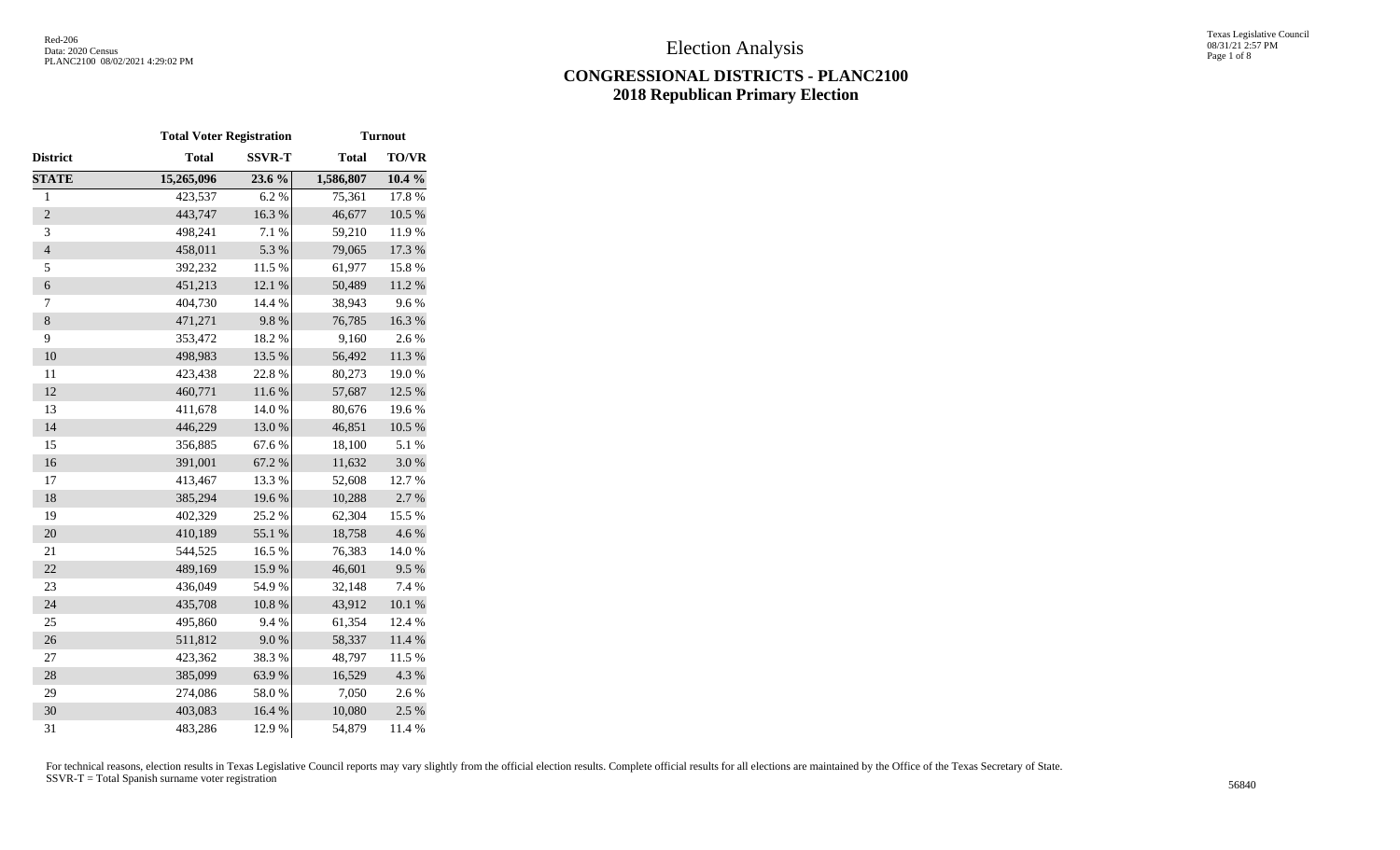Texas Legislative Council 08/31/21 2:57 PM Page 2 of 8

## **CONGRESSIONAL DISTRICTS - PLANC2100 2018 Republican Primary Election**

|                 | <b>Total Voter Registration</b> |               | <b>Turnout</b> |              |  |  |  |
|-----------------|---------------------------------|---------------|----------------|--------------|--|--|--|
| <b>District</b> | <b>Total</b>                    | <b>SSVR-T</b> | <b>Total</b>   | <b>TO/VR</b> |  |  |  |
| 32              | 436,859                         | 11.0%         | 42,239         | 9.7 %        |  |  |  |
| 33              | 264,392                         | 40.1 %        | 7,716          | 2.9 %        |  |  |  |
| 34              | 358,775                         | 74.2 %        | 13,628         | 3.8%         |  |  |  |
| 35              | 393,534                         | 43.1 %        | 16,123         | 4.1 %        |  |  |  |
| 36              | 432,779                         | 12.2 %        | 57,695         | 13.3 %       |  |  |  |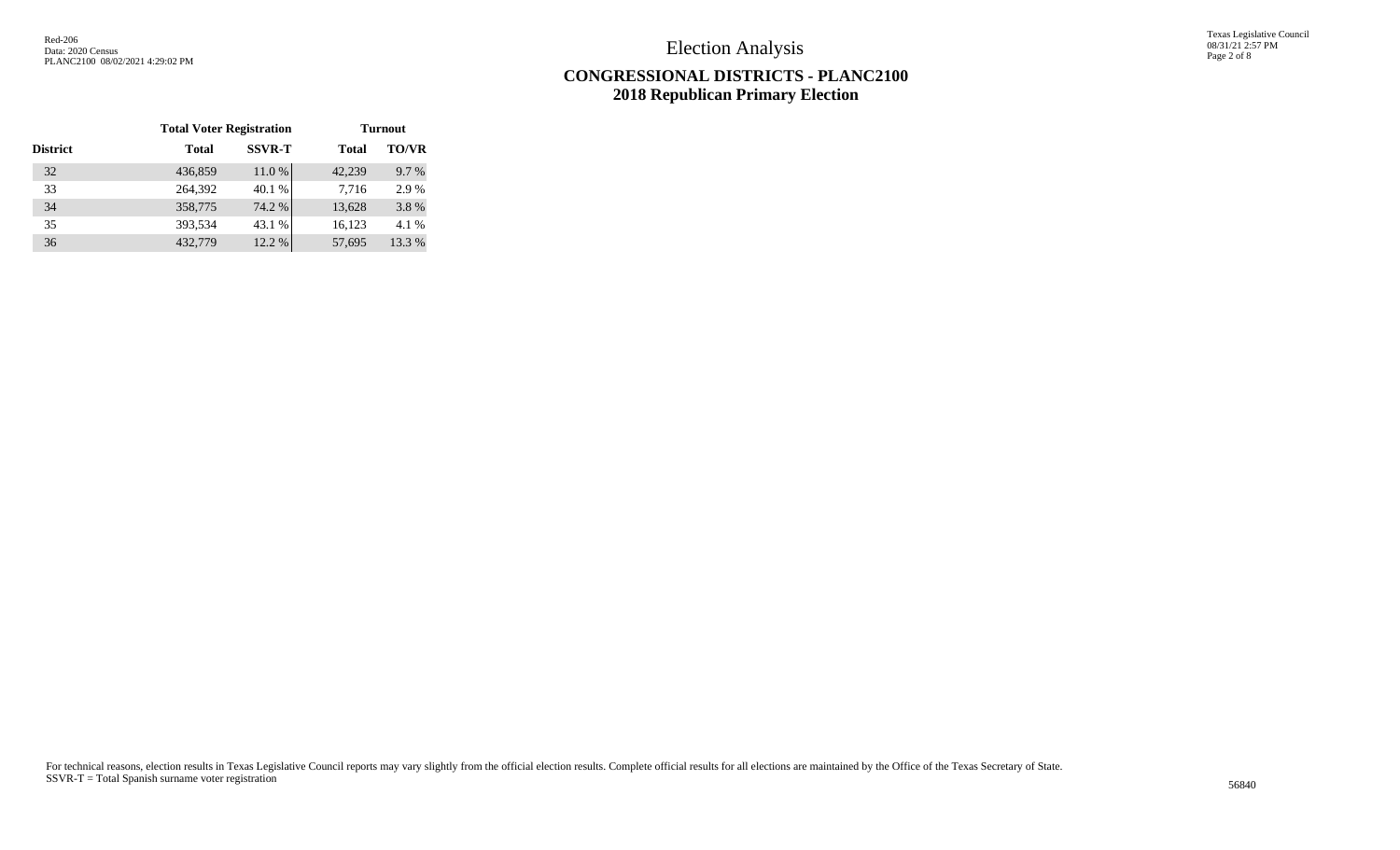### **CONGRESSIONAL DISTRICTS - PLANC2100 2018 Republican Primary Election**

|                 |            | <b>U.S. SEN</b> |                 |       |                  | <b>GOVERNOR</b> |              |         |        |         |                  | <b>LT. GOVERNOR</b> |                  |           |                  |        |                  |               |                |               |
|-----------------|------------|-----------------|-----------------|-------|------------------|-----------------|--------------|---------|--------|---------|------------------|---------------------|------------------|-----------|------------------|--------|------------------|---------------|----------------|---------------|
| <b>District</b> | Jacobson-R |                 | <b>Miller-R</b> |       | Cruz-R           |                 | de Stefano-R |         | Sam-R  |         | <b>Krueger-R</b> |                     | <b>Kilgore-R</b> |           | Abbott-R         |        | <b>Patrick-R</b> |               | Milder-R       |               |
| <b>STATE</b>    | 64,783     | $4.2\%$         | 94,698          | 6.1%  | 1,322,807 85.4 % |                 | 44,451       | $2.9\%$ | 22,881 | $1.5\%$ | 127,844          | $8.3\%$             | 20,496           | $1.3\%$   | 1,400,404 90.4 % |        | 1,172,628 76.1 % |               | 368,944 23.9 % |               |
|                 | 2,664      | 3.7%            | 3,514           | 4.8%  | 64,569           | 88.6%           | 1,255        | 1.7%    | 859    | 1.2%    | 4,722            | 6.5%                | 724              | 1.0%      | 67,075           | 92.5 % | 52,128           | 72.8%         |                | 19,515 27.2 % |
| $\overline{2}$  | 1,316      | 2.9 %           | 2,220           | 4.8%  | 40,287           | 87.3%           | 1,316        | 2.9 %   | 983    | 2.1 %   | 3,826            | 8.3%                | 686              | $1.5\%$   | 41,347           | 90.2 % | 37,827           | 81.6 %        |                | 8,512 18.4 %  |
| 3               | 2,208      | 3.8%            | 3,883           | 6.6 % | 48,308           | 82.3%           | 3,563        | 6.1 %   | 757    | 1.3%    | 4,931            | 8.4%                | 529              | $0.9\%$   | 52,940           | 90.7 % | 45,074           | 76.7 %        | 13,698         | 23.3 %        |
| $\overline{4}$  | 3,126      | 4.1 %           | 4,218           | 5.5 % | 66,680           | 87.0%           | 1,768        | 2.3 %   | 842    | 1.1%    | 6,080            | 8.0%                | 846              | 1.1%      | 69,293           | 90.9%  | 52,684           | 68.9%         | 23,778         | 31.1 %        |
| .5              | 2,342      | 3.9%            | 3,307           | 5.5 % | 51,994           | 86.3%           | 1,924        | 3.2 %   | 662    | 1.1%    | 4,272            | 7.1 %               | 671              | 1.1%      | 55,275           | 91.8%  | 45,109           | 75.0%         | 15,044         | 25.0 %        |
| 6               | 2,165      | 4.4 %           | 3,204           | 6.5 % | 41,411           | 84.2%           | 1,827        | 3.7 %   | 555    | 1.1%    | 4,183            | 8.5 %               | 517              | 1.1%      | 44,450           | 90.4 % | 36,700           | 74.2 %        | 12,765         | 25.8 %        |
| 7               | 1,407      | 3.7 %           | 2,320           | 6.1 % | 32,317           | 84.6 %          | 1,211        | 3.2 %   | 935    | 2.4 %   | 4,222            | 11.0%               | 503              | 1.3 %     | 33,492           | 87.6 % |                  | 29,896 77.3 % | 8,765          | 22.7 %        |
| 8               | 2,739      | 3.6 %           | 3,413           | 4.5 % | 67,307           | 89.0%           | 1,449        | 1.9 %   | 738    | 1.0%    | 4,936            | 6.5 %               | 875              | 1.2 %     | 69,888           | 92.3 % |                  | 61,978 81.9 % | 13,723         | 18.1 %        |
| -9              | 280        | 3.1 %           | 605             | 6.7 % | 7,669            | 84.8%           | 257          | 2.8%    | 233    | 2.6 %   | 811              | 9.0%                | 188              | 2.1 %     | 8,035            | 88.9%  | 7,437            | 82.1 %        | 1,623          | 17.9 %        |
| 10              | 2,315      | 4.2 %           | 3,588           | 6.5 % | 46,819           | 85.1 %          | 1,414        | 2.6 %   | 885    | $1.6\%$ | 5,023            | 9.1 %               | 700              | 1.3 %     | 49,440           | 89.6%  | 42,646           | 77.0 %        | 12,734         | 23.0 %        |
| 11              | 3,435      | 4.4 %           | 4,631           | 5.9 % | 67,480           | 86.7%           | 1,356        | 1.7 %   | 956    | $1.2\%$ | 6,087            | 7.8%                | 1,113            | 1.4 %     | 70,956           | 90.8%  | 56,233           | 72.9 %        | 20,923         | 27.1 %        |
| 12              | 2,526      | 4.4 %           | 3,638           | 6.4 % | 48,333           | 85.0%           | 1,523        | 2.7%    | 861    | $1.5\%$ | 4,714            | 8.3%                | 544              | 1.0%      | 51,746           | 90.8%  |                  | 44,701 78.4 % |                | 12,312 21.6 % |
| 13              | 3.049      | 3.9%            | 4,056           | 5.2 % | 68,521           | 87.8%           | 1,416        | 1.8%    | 1,020  | 1.3%    | 5,747            | 7.4 %               | 1,416            | 1.8%      | 70,584           | 90.8%  |                  | 54,844 71.7 % |                | 21,695 28.3 % |
| 14              | 1,352      | 3.0 %           | 2,549           | 5.6 % | 39,908           | 87.3%           | 820          | 1.8%    | 1,093  | 2.4 %   | 3,782            | 8.3%                | 690              | 1.5 %     | 41,330           | 90.2%  |                  | 37,250 81.7 % | 8,356          | 18.3 %        |
| 15              | 731        | 4.1 %           | 1,109           | 6.2 % | 15,255           | 85.3%           | 379          | 2.1 %   | 420    | 2.3 %   | 1,369            | 7.6%                | 234              | 1.3%      | 16,357           | 91.1 % | 13,799           | 78.7%         | 3,727          | 21.3%         |
| 16              | 357        | 3.1 %           | 545             | 4.7 % | 10,287           | 88.9 %          | 203          | 1.8%    | 174    | 1.5 %   | 784              | 6.8%                | 237              | 2.1 %     | 10,526           | 91.2%  | 9,395            | 85.6 %        | 1,584          | 14.4 %        |
| 17              | 2,279      | 4.5 %           | 3,894           | 7.8%  | 41,797           | 83.2 %          | 1,556        | 3.1 %   | 716    | 1.4 %   | 4,664            | 9.3%                | 882              | 1.8%      | 44,603           | 88.9%  | 36,636           | 73.4 %        | 13,261         | 26.6 %        |
| 18              | 328        | 3.2 %           | 603             | 5.9 % | 8,490            | 83.7%           | 452          | 4.5 %   | 265    | 2.6 %   | 1,059            | 10.5 %              | 177              | 1.8%      | 8,867            | 87.8%  | 8,216            | 80.4 %        | 2,006          | 19.6 %        |
| 19              | 2,570      | 4.2 %           | 3,594           | 5.9 % | 53,076           | 87.1 %          | 945          | 1.6 %   | 745    | 1.2 %   | 4,894            | 8.1%                | 1,170            | 1.9 %     | 54,416           | 90.0%  | 40,220           | 66.6 %        | 20,210         | 33.4 %        |
| 20              | 707        | 3.8 %           | 1,057           | 5.7 % | 15,754           | 85.7 %          | 403          | 2.2 %   | 467    | 2.5 %   | 1,586            | 8.6 %               | 254              | 1.4 %     | 16,539           | 90.0%  | 15,432           | 84.3 %        | 2,873          | 15.7 %        |
| 21              | 3,902      | 5.3 %           | 5,525           | 7.4 % | 61,569           | 82.9 %          | 1,942        | 2.6 %   | 1,326  | 1.8%    | 7,592            | 10.2%               | 1,001            | 1.3 %     | 65,586           | 88.4%  | 57,052           | 77.5 %        | 16,573         | 22.5 %        |
| 22              | 1,316      | 2.8 %           | 3,222           | 7.0 % | 40,056           | 86.5 %          | 1,087        | 2.3 %   | 601    | 1.3 %   | 3,539            | 7.7 %               | 658              | 1.4 %     | 42,031           | 90.9%  | 37,841           | 81.8%         | 8,407          | 18.2 %        |
| 23              | 1,233      | 3.9%            | 1,690           | 5.4 % | 27,240           | 86.9%           | 611          | 2.0%    | 555    | 1.8%    | 2,685            | 8.6%                | 488              | $1.6\%$   | 28,161           | 89.9%  | 24,130           | 78.2 %        | 6,714          | 21.8%         |
| 24              | 2,143      | 4.9%            | 3,350           | 7.7 % | 34,881           | 80.4 %          | 2,525        | 5.8 %   | 494    | 1.1%    | 4,120            | 9.5 %               | 442              | $1.0\ \%$ | 38,698           | 89.5 % | 32,825           | 75.7 %        | 10,529         | 24.3 %        |
| 25              | 3,610      | 6.0 %           | 4,591           | 7.6 % |                  | 49,317 82.0 %   | 1,664        | 2.8%    | 948    | 1.6 %   | 5,758            | 9.5 %               | 902              | $1.5\%$   | 53,669           | 89.0%  | 43,780           | 72.7 %        |                | 16,445 27.3 % |
| 26              | 2,798      | 5.0 %           | 4,294           | 7.6 % | 46,296           | 82.1 %          | 2,317        | 4.1 %   | 711    | 1.3 %   | 5,164            | 9.2%                | 650              | 1.2 %     | 50,380           | 89.7%  | 42,861           | 75.5 %        | 13,898         | 24.5 %        |
| 27              | 2,028      | 4.3 %           | 2,504           | 5.3 % | 40,823           | 86.6%           | 1,137        | 2.4 %   | 634    | 1.3 %   | 3,268            | 6.9%                | 685              | 1.4 %     | 43,482           | 91.7%  | 35,638           | 77.6 %        | 10,286         | 22.4 %        |
| 28              | 627        | 3.9 %           | 941             | 5.8%  | 14,061           | 86.7%           | 270          | 1.7 %   | 327    | 2.0 %   | 1,325            | 8.1%                | 234              | 1.4 %     | 14,773           | 90.5 % | 12,912           | 80.2 %        | 3,181          | 19.8 %        |
| 29              | 205        | 2.9 %           | 290             | 4.1 % | 6,228            | 89.1 %          | 124          | 1.8%    | 146    | 2.1 %   | 425              | 6.1%                | 121              | $1.7\%$   | 6,400            | 92.1 % | 6,123            | 88.3%         |                | 813 11.7 %    |
| 30              | 340        | 3.4 %           | 593             | 5.9 % | 8,336            | 83.6%           | 589          | 5.9%    | 111    | 1.1 %   | 704              | 7.1 %               | 113              | 1.1%      | 9,162            | 91.8%  |                  | 7,917 79.4 %  | 2,051          | 20.6 %        |
| 31              | 3.609      | 6.8%            | 3,879           | 7.3 % | 43,533           | 81.4 %          | 1,520        | 2.8%    | 925    | 1.7 %   | 5,204            | 9.6%                | 669              | 1.2%      | 48,154           | 89.1 % | 40,231           | 75.1 %        | 13,322         | 24.9 %        |
| 32              | 1,561      | 3.7 %           | 2,821           | 6.7 % |                  | 33,182 79.1 %   | 3,910        | 9.3 %   | 488    | 1.2%    | 3,713            | 8.9%                | 385              | 0.9%      | 37,643           | 90.2%  |                  | 30,332 72.9 % |                | 11,262 27.1 % |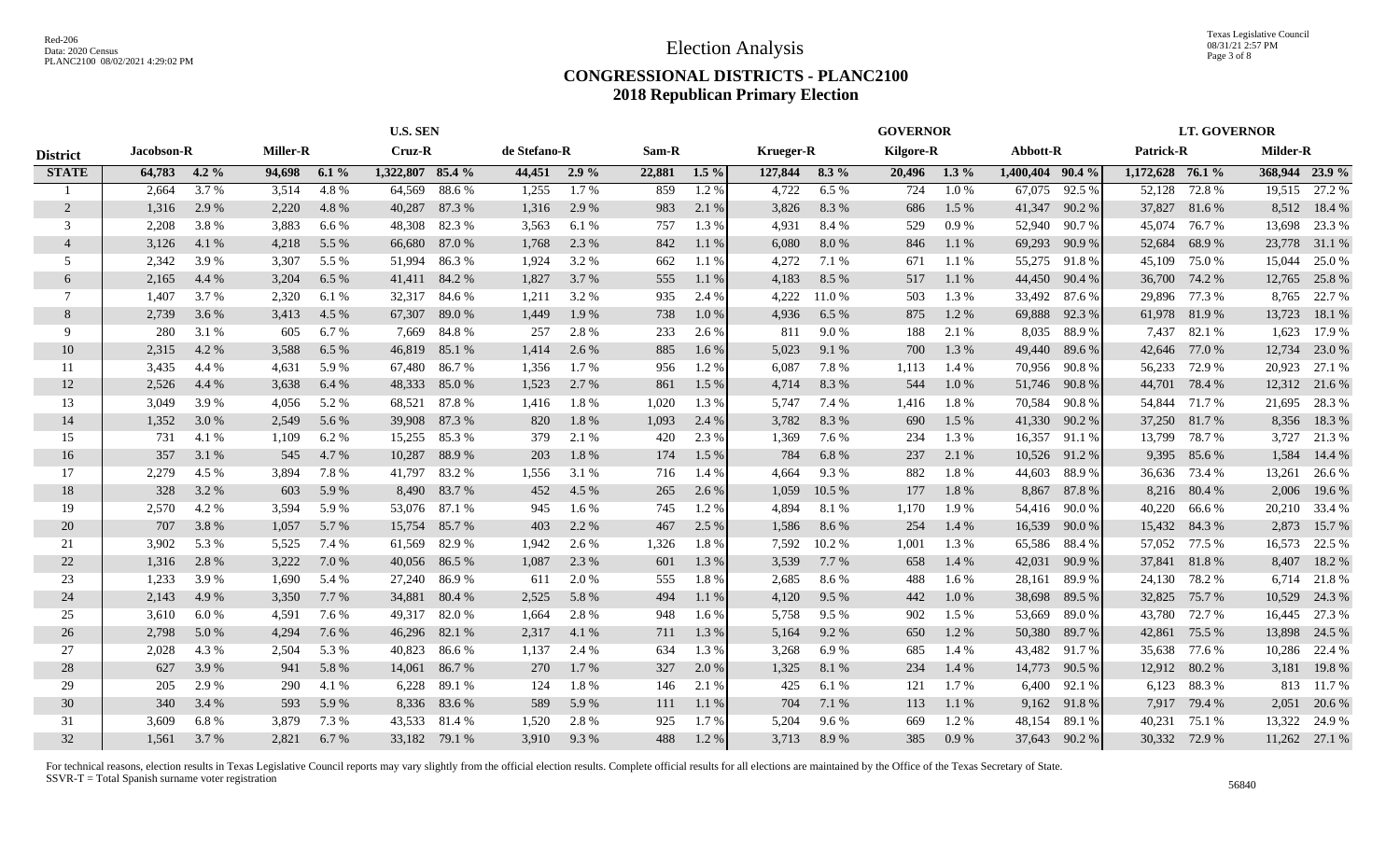#### **CONGRESSIONAL DISTRICTS - PLANC2100 2018 Republican Primary Election**

|                 |                  |         |                    | <b>LAND COMM</b> |                |               |                |         | <b>AG COMM</b><br><b>RR COMM1</b> |               |                  | <b>CCA PRES JUDGE</b> |                 |               |                   |               |                   |              |                  |                |
|-----------------|------------------|---------|--------------------|------------------|----------------|---------------|----------------|---------|-----------------------------------|---------------|------------------|-----------------------|-----------------|---------------|-------------------|---------------|-------------------|--------------|------------------|----------------|
| <b>District</b> | <b>Edwards-R</b> |         | <b>Patterson-R</b> |                  | <b>Bush-R</b>  |               | <b>Range-R</b> |         | <b>Hogan-R</b>                    |               | <b>Blocker-R</b> |                       | <b>Miller-R</b> |               | <b>Craddick-R</b> |               | <b>Martinez-R</b> |              | <b>Bridges-R</b> |                |
| <b>STATE</b>    | 101,339          | $6.8\%$ | 439,539 29.7 %     |                  | 862,360 58.2 % |               | 78,116         | $5.3\%$ | 310,383 22.9 %                    |               | 291,526 21.5 %   |                       | 755,385 55.7 %  |               | 1,042,473 75.8 %  |               | 332,319 24.2 %    |              |                  | 618,876 47.8 % |
|                 | 6,412            | 9.4%    | 15,402             | 22.6 %           |                | 43,366 63.5 % | 3,080          | 4.5 %   |                                   | 14,511 23.5 % | 16,525           | 26.8%                 |                 | 30,612 49.7 % | 49,728            | 79.5 %        | 12,796            | 20.5 %       |                  | 33,538 57.4 %  |
| 2               | 2,056            | 4.6 %   | 18,169             | 40.3 %           |                | 23,545 52.3 % | 1,287          | 2.9 %   | 8,064                             | 19.5 %        | 7,778            | 18.8%                 |                 | 25,448 61.6 % | 33,124            | 77.8%         | 9,450             | 22.2 %       |                  | 12,804 32.1 %  |
| 3               | 2,648            | 4.8%    | 22,402             | 40.4 %           |                | 27,040 48.8 % | 3,331          | 6.0%    | 8,685                             | 17.6 %        | 10,228           | 20.7 %                |                 | 30,513 61.7%  | 39,146            | 76.6 %        | 11,956            | 23.4 %       | 17,254           | 37.5 %         |
| $\overline{4}$  | 4,134            | 5.7 %   | 20,391             | 28.3 %           | 43,024         | 59.6 %        | 4,587          | 6.4 %   | 15,761                            | 24.0 %        | 13,866           | 21.1 %                |                 | 36,045 54.9 % | 48,148            | 73.7 %        | 17,150            | 26.3 %       |                  | 35,712 56.6 %  |
| .5              | 4,565            | 8.0%    | 15,491             | 27.1 %           | 33,258         | 58.3%         | 3,756          | 6.6%    | 12,259                            | 23.3 %        | 11,050           | 21.0 %                |                 | 29,220 55.6 % | 37,901            | 71.6 %        | 14,997            | 28.4 %       |                  | 30,013 59.6 %  |
| 6               | 4,080            | 8.7%    | 12,233             | 26.0 %           | 27,935         | 59.4 %        | 2,786          | 5.9%    | 9,593                             | 22.2 %        | 8,651            | 20.0 %                |                 | 25,001 57.8 % | 35,088            | 79.8%         | 8,897             | 20.2 %       |                  | 21,032 50.4 %  |
| $\tau$          | 1,552            | 4.1 %   | 14,071             | 37.2 %           | 21,424         | 56.6 %        | 795            | 2.1 %   | 6,565                             | 19.8%         | 6,707            | 20.2 %                | 19,915          | 60.0%         | 27,402            | 77.4 %        | 8,011             | 22.6 %       |                  | 10,055 31.3 %  |
| 8               | 3,665            | 5.1 %   | 27,003             | 37.5 %           | 38,308         | 53.2 %        | 2,970          | 4.1 %   | 13,597                            | 20.1 %        | 11,179           | 16.5 %                | 43,013          | 63.5 %        | 50,565            | 74.1 %        | 17,684            | 25.9%        |                  | 24,883 38.0 %  |
| 9               | 469              | 5.3%    | 3,428              | 38.8%            | 4,685          | 53.0%         | 262            | 3.0 %   | 1,772                             | 21.7 %        | 1,400            | 17.2 %                | 4,983           | 61.1 %        | 5,942             | 70.4 %        | 2,494             | 29.6 %       | 2,560            | 32.1 %         |
| 10              | 3,027            | 5.7 %   | 19,325             | 36.4 %           | 28,484         | 53.7 %        | 2,198          | 4.1 %   | 10,937                            | 22.2 %        | 10,015           | 20.4 %                | 28,213          | 57.4 %        | 37,719            | 76.4 %        | 11,666            | 23.6 %       |                  | 18,919 40.9 %  |
| 11              | 6,124            | 8.3%    | 16,882             | 22.8%            | 46,474         | 62.6 %        | 4,724          | 6.4 %   |                                   | 14,702 21.2 % | 14,883           | 21.4 %                |                 | 39,845 57.4 % | 53,822            | 76.9%         | 16,209            | 23.1 %       |                  | 33,869 53.1 %  |
| 12              | 7,253            | 13.1 %  | 13,264             | 24.0 %           |                | 31,487 57.0 % | 3,262          | 5.9%    |                                   | 11,630 23.3 % | 10,057           | 20.2 %                |                 | 28,132 56.5 % | 37,899            | 74.0%         | 13,305            | 26.0%        |                  | 24,355 50.4 %  |
| 13              | 5,613            | 7.7 %   | 14,843             | 20.2 %           | 47,865         | 65.2%         | 5,047          | 6.9%    | 17,970                            | 26.8%         | 15,287           | 22.8%                 | 33,829          | 50.4 %        | 50,009            | 74.9 %        | 16,774            | 25.1 %       |                  | 33,323 52.2 %  |
| 14              | 1,837            | 4.1 %   |                    | 18,176 41.0 %    |                | 22,614 51.0 % | 1,747          | 3.9 %   |                                   | 8,489 21.3 %  | 7,553            | 19.0 %                | 23,723          | 59.7 %        | 30,151 74.1 %     |               | 10,563            | 25.9%        |                  | 16,888 43.0 %  |
| 15              | 1,124            | 6.5 %   | 4,461              | 26.0%            | 10,603         | 61.8%         | 980            | 5.7 %   | 4,537                             | 28.4 %        |                  | 3,325 20.8 %          | 8,117           | 50.8 %        | 11,637            | 72.2 %        | 4,487             | 27.8 %       |                  | 7,212 47.0 %   |
| 16              | 627              | 5.7 %   | 2,538              | 23.2 %           | 7,055          | 64.4 %        | 741            | 6.8%    |                                   | 3,271 32.5 %  |                  | 3,175 31.5 %          | 3,623           | 36.0%         |                   | 6,378 62.6 %  | 3,812             | 37.4 %       |                  | 5,078 51.1 %   |
| 17              | 3,236            | 6.8%    | 12,723             | 26.5 %           | 29,352         | 61.2%         | 2,616          | 5.5 %   | 9,559                             | 21.7 %        | 9,124            | 20.7 %                | 25,361          | 57.6 %        | 34,350            | 78.4%         | 9,478             | 21.6 %       |                  | 20,108 48.2 %  |
| 18              | 515              | 5.2 %   | 3,801              | 38.3 %           | 5,281          | 53.2 %        | 333            | 3.4 %   | 1,983                             | 22.0 %        | 1,680            | 18.6 %                | 5,354           | 59.4 %        | 6,879             | 73.6 %        | 2,470             | 26.4 %       |                  | 2,848 32.6 %   |
| 19              | 3,007            | 5.2 %   | 16,439             | 28.2 %           | 34,914         | 59.9 %        | 3,918          | 6.7%    | 12,582                            | 23.0 %        | 9,890            | 18.1 %                | 32,156          | 58.9 %        | 43,011            | 78.6%         | 11,703            | 21.4 %       |                  | 29,822 57.3 %  |
| 20              | 1,252            | 7.0 %   | 4,625              | 26.0%            | 10,934         | 61.5 %        | 973            | 5.5 %   | 4,203                             | 25.3 %        | 4,037            | 24.3 %                | 8,381           | 50.4 %        | 11,911            | 69.9%         | 5,120             | 30.1 %       |                  | 7,306 45.8 %   |
| 21              | 4,858            | 6.8%    | 20,467             | 28.8%            | 41,899         | 59.0%         | 3,735          | 5.3 %   | 13,571                            | 20.8%         | 17,308           | 26.5 %                | 34,489          | 52.8%         | 52,305            | 79.6%         | 13,442            | 20.4 %       |                  | 26,179 43.1 %  |
| 22              | 2,101            | 4.7 %   | 18,264             | 40.7 %           | 23,008         | 51.3%         | 1,503          | 3.3 %   | 8,343                             | 20.2 %        | 7,837            | 19.0 %                | 25,058          | 60.8 %        | 30,122            | 71.4 %        | 12,046            | 28.6 %       |                  | 13,936 34.8 %  |
| 23              | 2,019            | 6.7 %   | 7,513              | 25.1 %           | 18,584         | 62.1 %        | 1,811          | 6.1 %   | 6,749                             | 24.4 %        | 6,602            | 23.9 %                | 14,274          | 51.7%         | 20,790            | 74.0%         | 7,305             | 26.0%        |                  | 12,858 49.3 %  |
| 24              | 4,105            | 9.8%    | 11,143             | 26.7 %           | 24,265         | 58.1 %        | 2,245          | 5.4 %   |                                   | 7,456 19.8 %  | 8,375            | 22.2 %                | 21,876          | 58.0 %        | 32,223            | 82.2 %        | 6,988             | 17.8 %       |                  | 17,942 49.4 %  |
| 25              | 4,664            | 8.1 %   | 15,950             | 27.7 %           |                | 33,736 58.6 % | 3,214          | 5.6 %   |                                   | 12,136 22.1 % | 12,126           | 22.1 %                |                 | 30,713 55.9 % | 40,144            | 75.4 %        | 13,070            | 24.6 %       |                  | 26,464 52.5 %  |
| 26              | 4,509            | 8.4 %   | 14,304             | 26.6 %           | 31,818         | 59.2 %        | 3,101          | 5.8%    |                                   | 10,719 22.1 % | 10,832           | 22.3 %                | 26,999          | 55.6 %        | 39,306            | 78.7%         | 10,631            | 21.3 %       |                  | 24,006 51.8 %  |
| 27              | 2,319            | 5.2%    | 13,178             | 29.3%            | 27,220         | 60.5%         | 2,299          | 5.1 %   |                                   | 12,642 31.4 % | 9,006            | 22.4 %                | 18,576          | 46.2%         | 31,128            | 76.7%         | 9,448             | 23.3 %       |                  | 20,730 52.7%   |
| 28              | 974              | 6.2 %   | 4,260              | 27.2 %           | 9,295          | 59.3 %        | 1,144          | 7.3 %   | 3,866                             | 26.2 %        | 3,364            | 22.8%                 | 7,505           | 50.9%         | 10,510            | 70.7 %        | 4,365             | 29.3 %       |                  | 7,018 49.6 %   |
| 29              | 329              | 4.9%    | 2,565              | 37.8 %           |                | 3,666 54.1 %  | 220            | 3.2 %   | 1,650                             | 26.3%         | 910              | 14.5 %                | 3,715           | 59.2 %        | 4,449             | 68.4%         | 2,057             | 31.6 %       |                  | 2,251 36.6 %   |
| 30              | 613              | 6.4 %   | 2,729              | 28.4 %           |                | 5,719 59.5 %  | 551            | 5.7 %   | 2,086                             | 23.7 %        | 2,245            | 25.5 %                | 4,482           | 50.9 %        | 6,878             | 75.4 %        | 2,244             | 24.6 %       |                  | 4,673 55.5 %   |
| 31              | 4,057            | 8.0%    | 14,047             | 27.8 %           |                | 29,680 58.8%  | 2,673          | 5.3 %   |                                   | 9,511 20.7 %  | 11,320           | 24.6 %                |                 | 25,224 54.8 % | 35,099            | 76.0%         | 11,107            | 24.0 %       |                  | 18,793 43.6 %  |
| 32              | 1.839            | 4.6 %   |                    | 13,381 33.3 %    |                | 23,081 57.4 % | 1,900          | 4.7%    |                                   | 7,023 19.6 %  |                  | 9,953 27.8 %          |                 | 18,795 52.5 % |                   | 28,744 77.5 % |                   | 8,356 22.5 % |                  | 17,248 51.6 %  |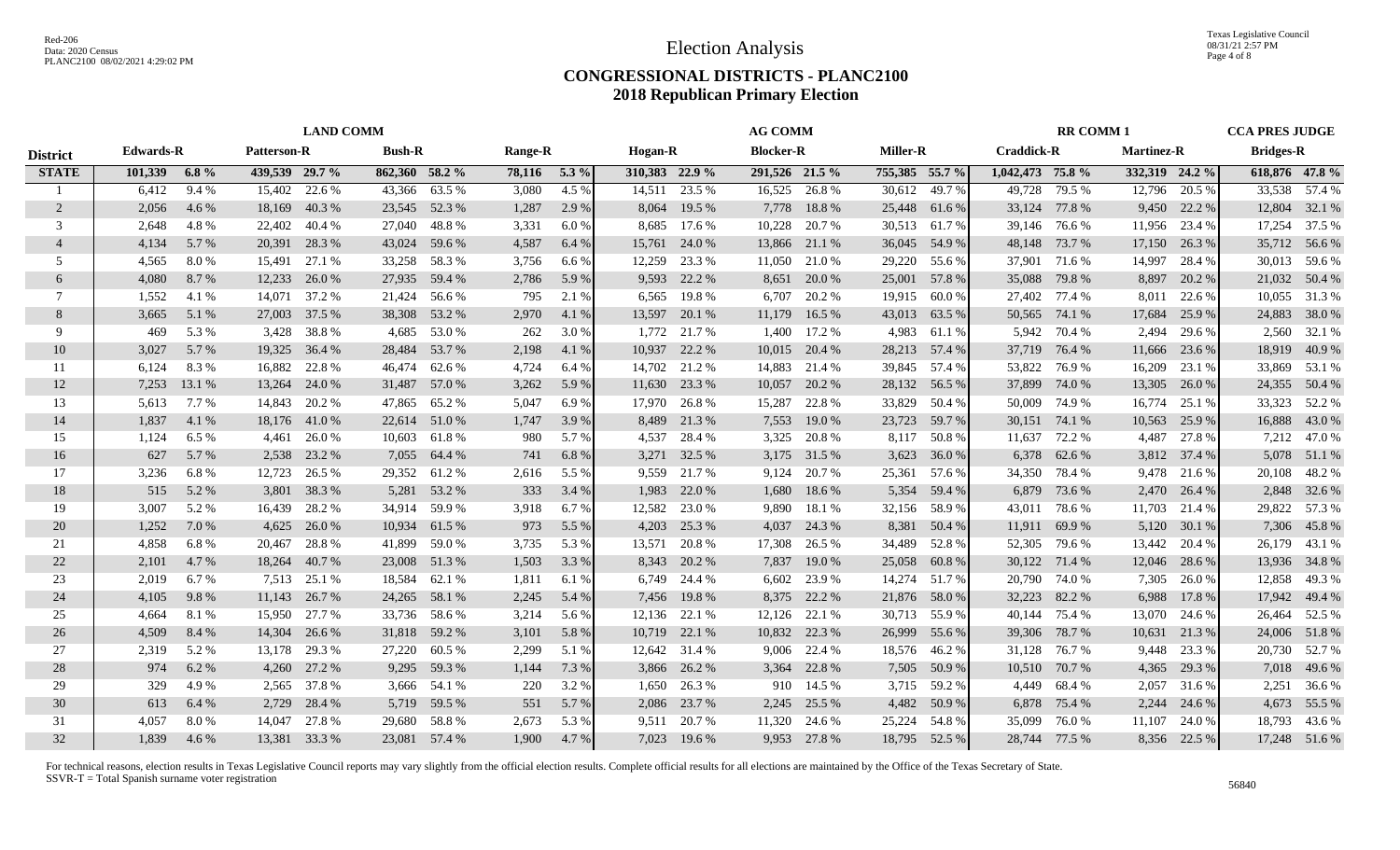### **CONGRESSIONAL DISTRICTS - PLANC2100 2018 Republican Primary Election**

|                 | <b>CCA PRES JUDGE</b> |            |             |            | CCA <sub>8</sub> |            |                  |            |
|-----------------|-----------------------|------------|-------------|------------|------------------|------------|------------------|------------|
| <b>District</b> | Keller-R              |            | Slaughter-R |            | <b>Waldrip-R</b> |            | <b>Brandon-R</b> |            |
| <b>STATE</b>    | 674,814               | 52.2 %     | 669,855     | 52.8 %     | 208,150          | 16.4%      | 389,682          | 30.7%      |
| $\mathbf{1}$    | 24,853                | 42.6 %     | 27,507      | 48.8%      | 8,761            | 15.5 %     | 20,145           | 35.7 %     |
| $\sqrt{2}$      | 27,035                | 67.9%      | 24,910      | 63.2%      | 5,361            | 13.6%      | 9,117            | 23.1 %     |
| 3               | 28,793                | 62.5 %     | 33,151      | 70.7%      | 3,750            | $8.0\ \%$  | 9,992            | 21.3%      |
| $\sqrt{4}$      | 27,392                | 43.4 %     | 29,693      | 48.9%      | 9,562            | 15.7%      | 21,480           | 35.4 %     |
| 5               | 20,368                | 40.4 %     | 26,428      | 53.8%      | 6,890            | 14.0%      | 15,826           | 32.2 %     |
| $\sqrt{6}$      | 20,673                | 49.6%      | 21,551      | 52.9%      | 6,576            | 16.1 %     | 12,596           | 30.9%      |
| $\overline{7}$  | 22,108                | 68.7%      | 18,977      | 58.6%      | 6,114            | 18.9%      | 7,293            | 22.5 %     |
| $8\,$           | 40,531                | 62.0%      | 32,569      | 50.5 %     | 13,381           | 20.7 %     | 18,577           | 28.8 %     |
| 9               | 5,426                 | 67.9%      | 4,983       | 62.6%      | 1,134            | 14.2 %     | 1,844            | 23.2 %     |
| 10              | 27,341                | 59.1 %     | 26,043      | 57.6 %     | 6,983            | 15.4 %     | 12,174           | $26.9\;\%$ |
| 11              | 29,958                | 46.9%      | 30,378      | 49.2%      | 10,504           | $17.0\ \%$ | 20,888           | 33.8%      |
| 12              | 23,979                | 49.6%      | 26,473      | 56.2 %     | 7,118            | 15.1 %     | 13,511           | 28.7 %     |
| 13              | 30,541                | 47.8%      | 24,618      | 40.3 %     | 12,072           | 19.7%      | 24,458           | 40.0%      |
| 14              | 22,352                | 57.0 %     | 26,300      | 65.6%      | 4,750            | 11.9%      | 9,025            | 22.5 %     |
| 15              | 8,122                 | 53.0%      | 6,381       | 41.7%      | 4,255            | 27.8%      | 4,659            | 30.5 %     |
| 16              | 4,859                 | 48.9%      | 4,368       | 44.2 %     | 1,059            | 10.7%      | 4,449            | 45.0%      |
| 17              | 21,586                | 51.8%      | 19,122      | 47.5 %     | 7,959            | 19.8%      | 13,186           | 32.7%      |
| 18              | 5,900                 | 67.4 %     | 5,278       | 60.2%      | 1,368            | 15.6 %     | 2,116            | 24.1 %     |
| 19              | 22,205                | 42.7%      | 22,020      | 44.1 %     | 10,836           | 21.7%      | 17,116           | 34.3 %     |
| 20              | 8,633                 | 54.2 %     | 8,883       | $56.0\;\%$ | 2,067            | 13.0%      | 4,907            | $30.9\;\%$ |
| 21              | 34,510                | 56.9%      | 28,810      | 47.2 %     | 16,064           | 26.3%      | 16,108           | 26.4 %     |
| 22              | 26,165                | 65.2 %     | 25,503      | 64.9%      | 4,614            | 11.7 %     | 9,160            | 23.3 %     |
| 23              | 13,211                | 50.7%      | 12,848      | $50.1~\%$  | 4,467            | $17.4~\%$  | 8,310            | 32.4 %     |
| 24              | 18,351                | $50.6\;\%$ | 21,541      | 60.3 %     | 4,034            | 11.3 %     | 10,175           | 28.5 %     |
| 25              | 23,900                | 47.5 %     | 23,452      | 48.3%      | 8,309            | 17.1 %     | 16,755           | 34.5 %     |
| 26              | 22,307                | 48.2 %     | 26,551      | 58.3 %     | 6,245            | 13.7%      | 12,745           | $28.0\;\%$ |
| 27              | 18,628                | 47.3%      | 17,615      | 47.0%      | 6,503            | 17.3 %     | 13,377           | 35.7%      |
| 28              | 7,131                 | 50.4 %     | 7,250       | 52.2 %     | 2,157            | 15.5 %     | 4,492            | 32.3 %     |
| 29              | 3,891                 | 63.4 %     | 3,544       | 57.8 %     | 876              | 14.3 %     | 1,711            | 27.9%      |
| 30              | 3,749                 | 44.5 %     | 4,575       | 54.5 %     | 883              | 10.5 %     | 2,941            | 35.0%      |
| 31              | 24,343                | 56.4 %     | 21,233      | 51.0%      | 7,206            | 17.3 %     | 13,219           | 31.7 %     |
| 32              | 16,166                | 48.4%      | 18,935      | 57.1 %     | 3,266            | 9.8%       | 10,957           | 33.0%      |
|                 |                       |            |             |            |                  |            |                  |            |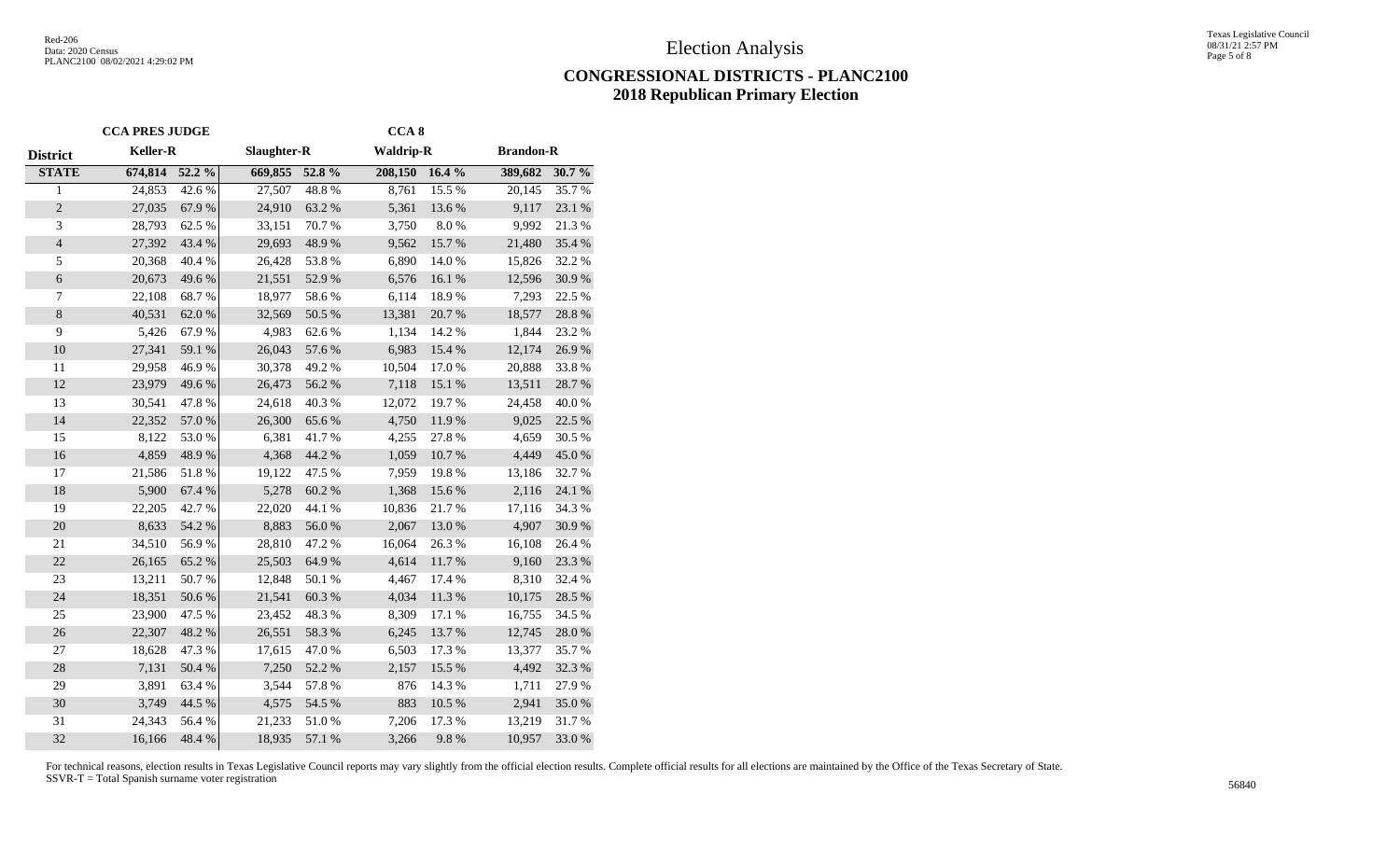Texas Legislative Council 08/31/21 2:57 PM Page 6 of 8

## **CONGRESSIONAL DISTRICTS - PLANC2100 2018 Republican Primary Election**

|                 |                |                 | <b>U.S. SEN</b>  |              |                |                  | <b>GOVERNOR</b>  |                      | <b>LT. GOVERNOR</b> |                  |  |  |
|-----------------|----------------|-----------------|------------------|--------------|----------------|------------------|------------------|----------------------|---------------------|------------------|--|--|
| <b>District</b> | Jacobson-R     | <b>Miller-R</b> | Cruz-R           | de Stefano-R | Sam-R          | <b>Krueger-R</b> | <b>Kilgore-R</b> | Abbott-R             | Patrick-R           | Milder-R         |  |  |
| 33              | 3.6 %<br>273   | 6.8%<br>520     | 6,457<br>84.7 %  | 3.8%<br>291  | $1.1\%$<br>83  | 7.8%<br>594      | 102<br>1.3 %     | 90.9 %<br>6,919      | 6,275 82.6 %        | 1,318 17.4 %     |  |  |
| 34              | 506 3.8 %      | 5.4 %<br>716    | 87.4 %<br>11,541 | 1.8%<br>235  | 1.6 %<br>211   | 6.9%<br>919      | 160<br>1.2 %     | 91.8 %<br>12,157     | 9,673 76.1 %        | 3,030 23.9 %     |  |  |
| 35              | 5.7 %<br>895   | 1.198<br>7.6 %  | 12,710 80.6 %    | 3.4 %<br>541 | $2.8\%$<br>434 | 10.9 %<br>.719   | 329<br>2.1 %     | $87.0\%$ 1<br>13,706 | 12,384<br>78.7 %    | 3,358 21.3 %     |  |  |
| 36              | 3.3 %<br>1,841 | 4.7 %<br>2,616  | 50,315 89.6 %    | 651<br>1.2%  | 1.3 %<br>721   | 3,423<br>6.1 %   | 601<br>1.1%      | 92.9 %<br>52,324     | 44,449 80.7 %       | 10,653<br>19.3 % |  |  |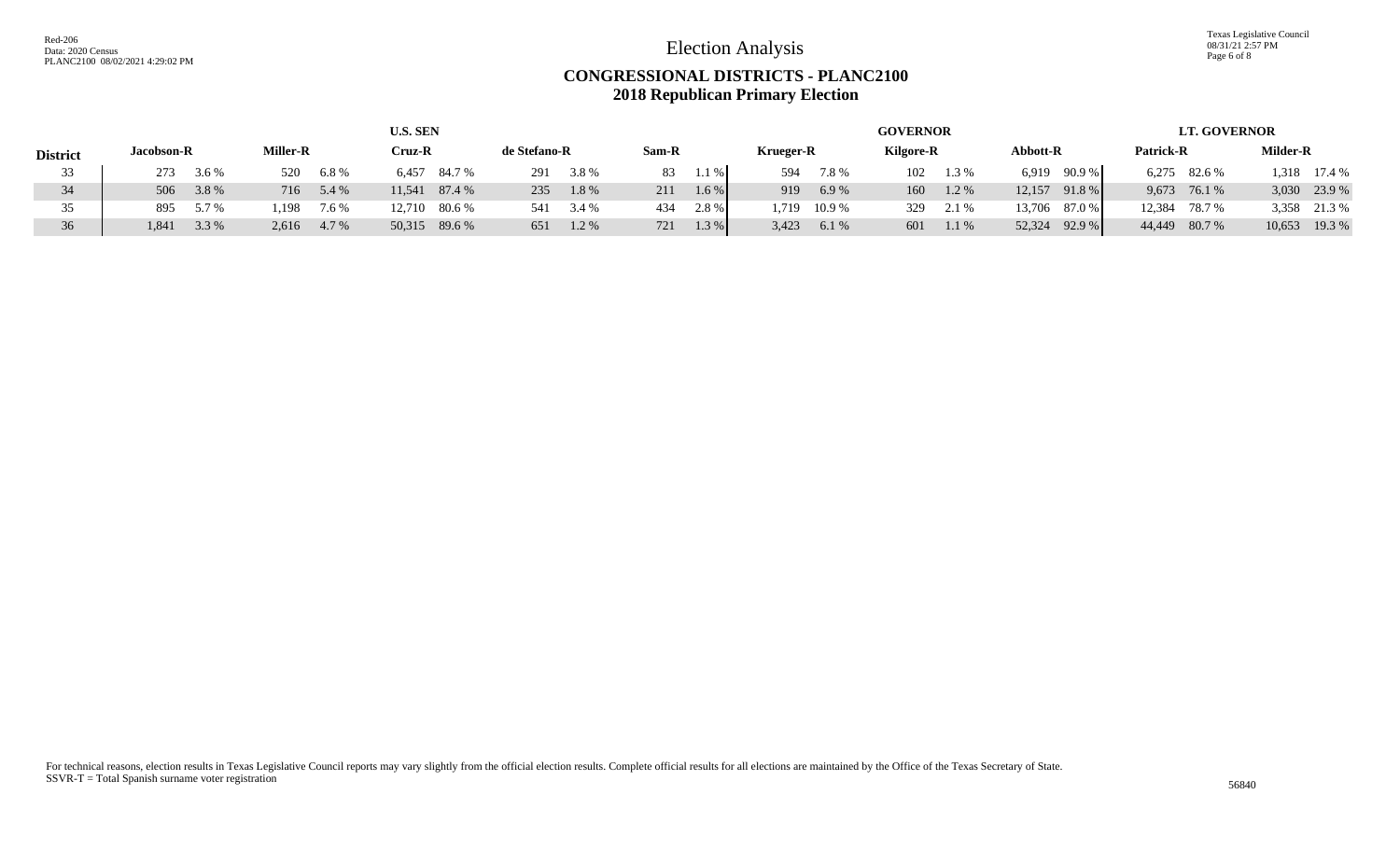Texas Legislative Council 08/31/21 2:57 PM Page 7 of 8

## **CONGRESSIONAL DISTRICTS - PLANC2100 2018 Republican Primary Election**

|                 | <b>LAND COMM</b> |       |             |               |               |              |                |      |                |              | <b>AG COMM</b>   |              |                 |               |                   |               | <b>RR COMM1</b>   |                |                  |               |
|-----------------|------------------|-------|-------------|---------------|---------------|--------------|----------------|------|----------------|--------------|------------------|--------------|-----------------|---------------|-------------------|---------------|-------------------|----------------|------------------|---------------|
| <b>District</b> | <b>Edwards-R</b> |       | Patterson-R |               | <b>Bush-R</b> |              | <b>Range-R</b> |      | <b>Hogan-R</b> |              | <b>Blocker-R</b> |              | <b>Miller-R</b> |               | <b>Craddick-R</b> |               | <b>Martinez-R</b> |                | <b>Bridges-R</b> |               |
| 33              | 530              | 7.2 % | 1.965       | 26.9 %        | 4.330         | 59.2 %       | 490            | 6.7% | 1.841          | 27.2 %       | l <b>.447</b>    | 21.4 %       | 3.477           | 51.4 %        |                   | 5,430 77.3 %  | 1.592             | $22.7\%$       |                  | 3,373 51.8 %  |
| 34              | 965              | 7.6 % | 2.934       | 23.1 %        |               | 8,035 63.3 % | 758            | 6.0% |                | 3,719 31.8 % |                  | 2,395 20.5 % |                 | 5,596 47.8 %  |                   | 7,668 65.6 %  |                   | $4,029$ 34.4 % |                  | 6,086 53.5 %  |
|                 | 1.343            | 8.8 % |             | 4,486 29.6 %  |               | 8,349 55.0 % | 1.002          | 6.6% | 3,660          | 25.5 %       |                  | 3,555 24.8 % |                 | 7,128 49.7 %  |                   | 10.378 71.7 % | 4,103             | 28.3 %         |                  | 6,318 46.1 %  |
| 36              | 2,918 5.4 %      |       |             | 16,686 31.1 % | 32,027        | 59.6 %       | 2.077          | 3.9% | 14.741         | 30.3 %       | 7.841            | 16.1 %       |                 | 25,994 53.5 % |                   | 36,489 74.5 % | 12,514            | 25.5 %         |                  | 23,422 49.4 % |